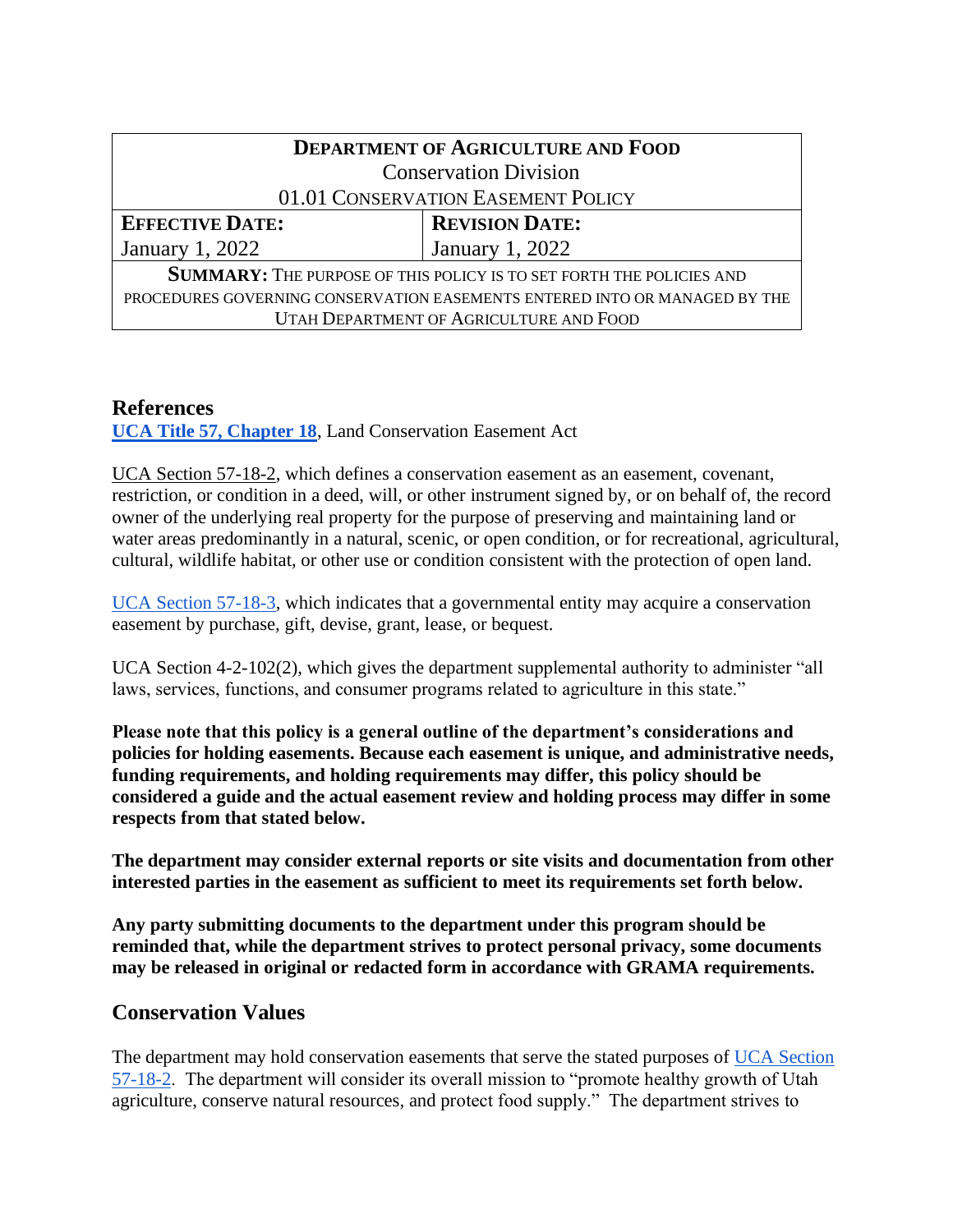balance agricultural and ranching values with open space values and to partner with community, local, state, and federal entities to protect land that might otherwise be lost to development or subdivision. Conservation easements are an excellent way for private property owners to maintain agricultural operations on their land in situations where they might be pressured to sell their property.

Any property owner that seeks to have the department hold an easement must clearly convey the purposes of the easement, agricultural and conservation values to be protected, desired future condition of the land, and potential public benefit derived from the land's protection.

# **Types of easements**

The department will consider holding various types of easements if they serve the agricultural and conservation values set forth above and would benefit the citizens of the State of Utah. This includes traditional easements, easements held in partnership with other entities, as well as historic preservation easements that protect agricultural and special purpose easements, such as: historical or other important structures and property easements, wildlife protection area easements, working forest easements, scenic property easements, trail easements, and garden easements.

# **Selection Criteria**

- If a property owner or entity assisting a property owner with an easement request approaches the department with a request to hold a conservation easement, the department will carefully consider its organizational capacity to monitor and enforce the easement restrictions, given the nature of the property and particular property concerns at issue.
- The department will have at least one staff person to manage the easement program.
- The department will substantially employ the following process in reviewing conservation easement requests:
	- In order to start the process, the easement applicant must write a letter to the Commissioner that includes the following information:
		- Summary/narrative of how the easement will benefit the public and fulfills the conservation purposes of the department and the Land Conservation Easement Act;
		- Monies available to the department for a monitoring fund;
			- A monitoring fund is an amount of money (usually 1% of the value of the easement property) that is held in escrow by the department for future enforcement costs, monitoring costs, external monitoring report/revised baseline report costs, to help UDAF cover the costs of any litigation, or to address other issues that arise with the property).
			- UDAF may waive a monitoring fund or determine an amount to be held in escrow greater or lesser than 1% of the property value in its sole discretion. In determining the monitoring fund needs, UDAF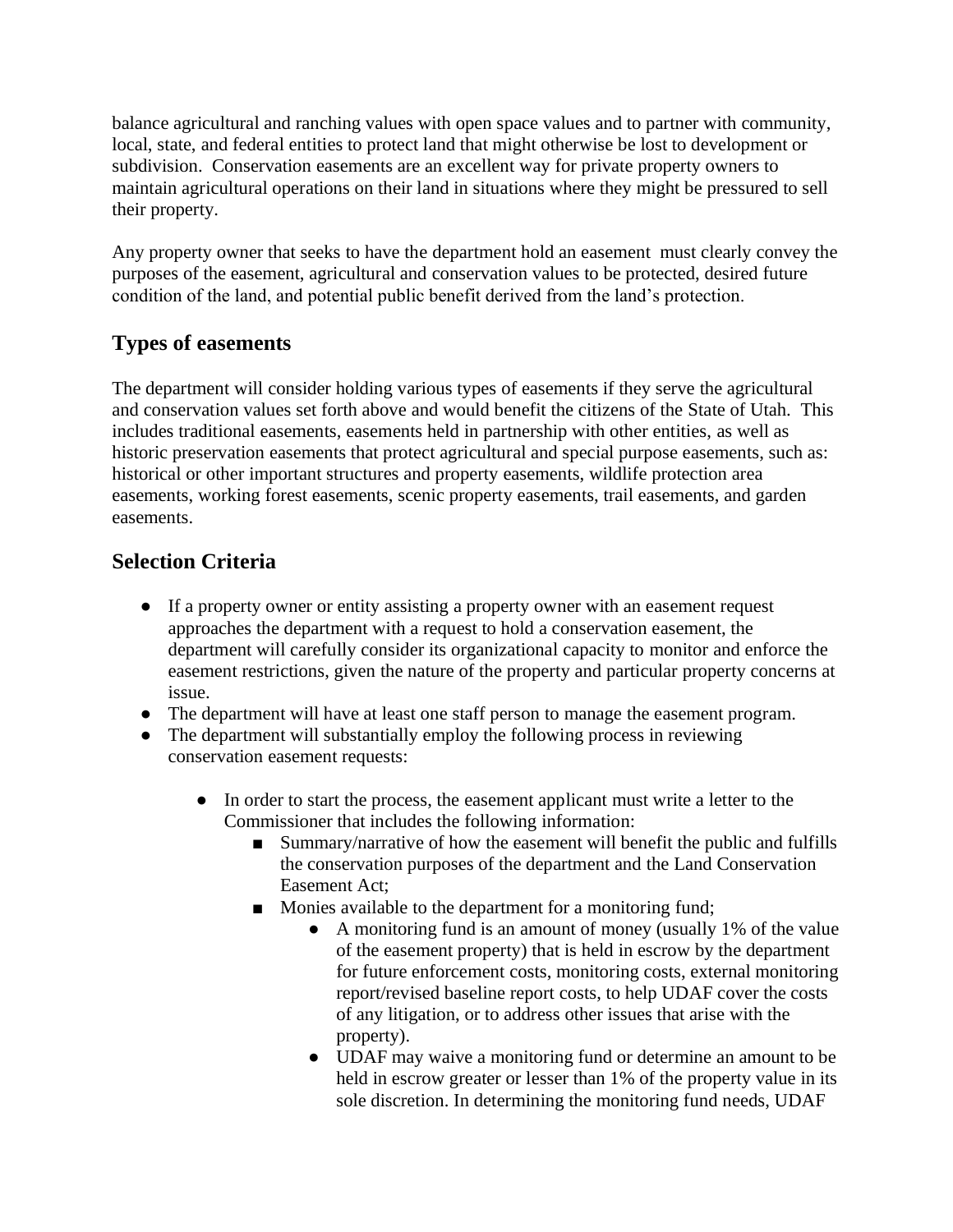will take into consideration similar considered in their determination of whether to hold an easement.

- Agricultural interests in the property;
- Financial partnerships, grants, and other funding sources;
- Draft copies of any easement documents;
	- The department will generally verify that all forms and documents are in place or are in the process of being drafted.
	- The department will also generally verify that documents for specific entities, such as the Natural Resources Conservation Service (NRCS), have been approved by those entities or that approval is pending.
		- An example of the documents generally required is attached to this policy as a reference. All documents may not be necessary for the department to hold an easement. Conversely, other documents may be required that do not appear on that list for some properties funded by NRCS or other programs.
- The Commissioner may consult with the Division Director of Conservation, Attorney General's Office, easement staff, and others to determine whether the department has sufficient resources and authority to hold the easement.
	- Generally, department staff will review easement proposals within 30 days of receipt of the proposal.
		- Occasionally the department may have to delay an easement proposal review until a time where the property can be easily accessed. For example, if the easement is located in a remote location or at a high elevation, the department may not be able to do a site visit until after snowmelt.
	- Staff will conduct an on-site evaluation of the proposed easement property, meet with the landowner, and document the value of the easement for agricultural and other benefits to the state.
		- If appropriate, the department may initially rely on a site visit report from another interested entity, such as the Nature Conservancy, in determining whether the department has an interest in holding the easement.
	- Staff will prepare an evaluation of the easement, including the stewardship implications involved.
		- The evaluation will include the following:
			- Site visit report;
			- Photographs documenting condition of property;
			- Concerns about encroaching development; and
			- Potential partners for funding opportunities, easement drafting and preparation assistance, as identified by the landowner.
	- Within 30 days of receipt of the evaluation, the Commissioner in consultation with the Director of the Division of Conservation will decide whether the easement proposal will be accepted, rejected, or if changes or additional information are needed for the department to appropriately evaluate the request.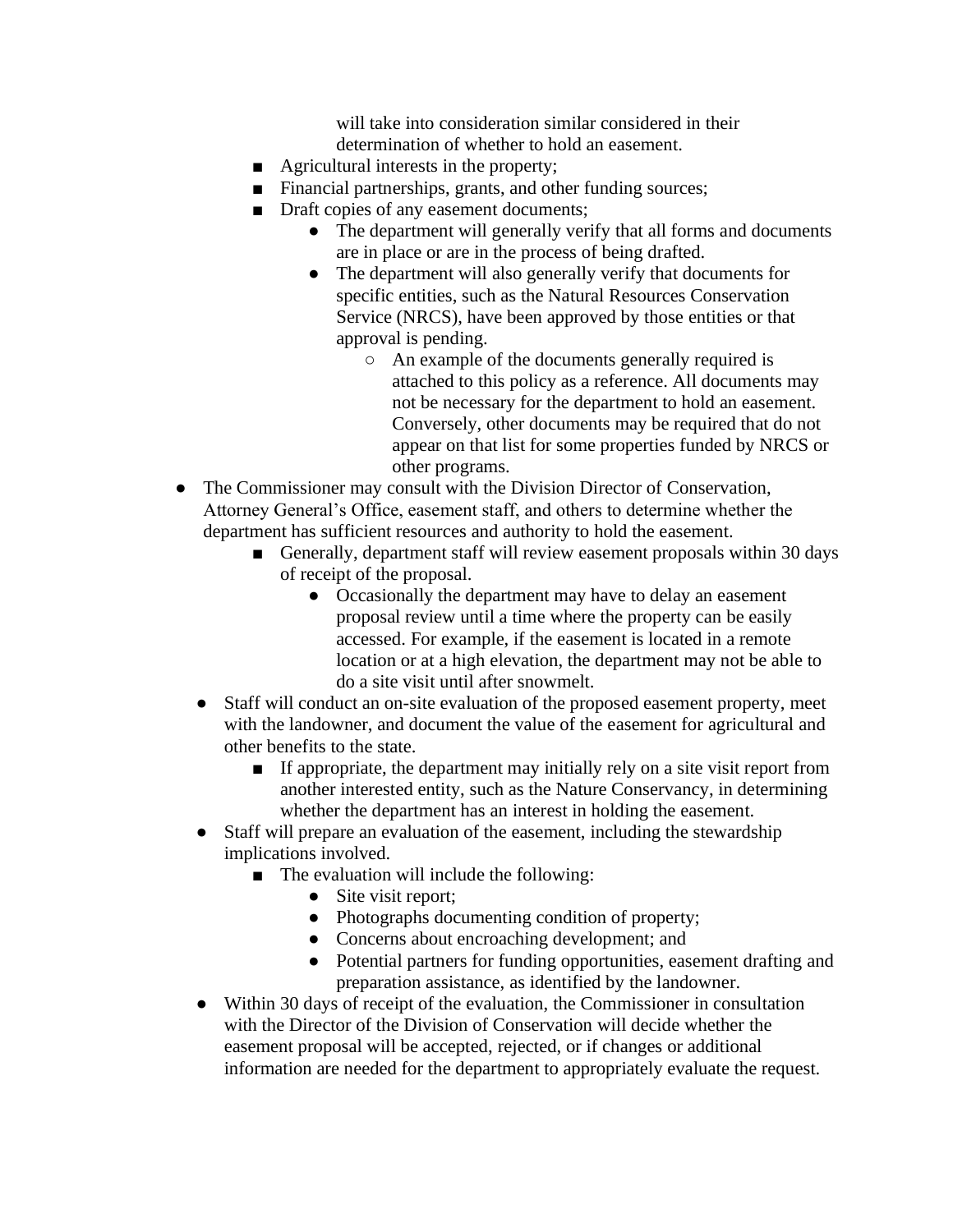- If necessary, the easement proposal will be returned to the property owner for corrections or with a request for additional information.
- In reviewing proposals, the department will ensure that the elements below are included in each conservation easement document.

## **Easement Document Requirements**

Pursuant to [UCA Section 57-18-4](https://le.utah.gov/xcode/Title57/Chapter18/57-18-S4.html?v=C57-18-S4_1800010118000101) conservation easements shall be in writing.

- Additionally, the instrument that creates the conservation easement shall:
	- ○Identify and describe the land subject to the easement by legal description;
	- ○Specify the purpose for which the easement shall be created; and
	- ○Include a termination date or statement that the easement shall continue in perpetuity.

## **The department may require other specific provisions be included to agree to hold the easement.**

- The terms of the easement:
	- Should include clear and easy to understand and should include only enforceable restrictions that protect agricultural, historical, or conservation values.
	- Should involve land use that is not harmful to the conservation values of the land to be preserved. Permitted uses should be described.
	- May include both prescriptive and performance standards.
	- Should be drafted to minimize the cost of determining and dealing with violations.
	- Shall indicate that the easement property shall not be subject to any reserved mineral rights unless a mineral report is included indicating that the likelihood of mining is so remote as to be negligible.
	- Shall specify that if the property is subject to a mortgage, the mortgage interest must be subordinate to the conservation easement or preferably mortgage paid in full.
	- . ● Generally, only perpetual easements will be considered.
	- Pursuant to [UCA Section 57-18-4,](https://le.utah.gov/xcode/Title57/Chapter18/57-18-S4.html?v=C57-18-S4_1800010118000101) at least three days prior to receiving an easement, the department shall disclose to the grantor the types of conservation easements available and legal effect of each easement, as well as advise the grantor to contact an attorney concerning any possible legal and tax implications. **The department is unable to provide legal assistance to the landowner regarding the easement.**
	- Easements shall be recorded in the office of the recorder of the county in which the easement is granted. Within 10 days after a conservation easement is recorded, the owner of the property shall deliver a copy of the easement and proof of recording to the assessor of the county in which the easement property is located.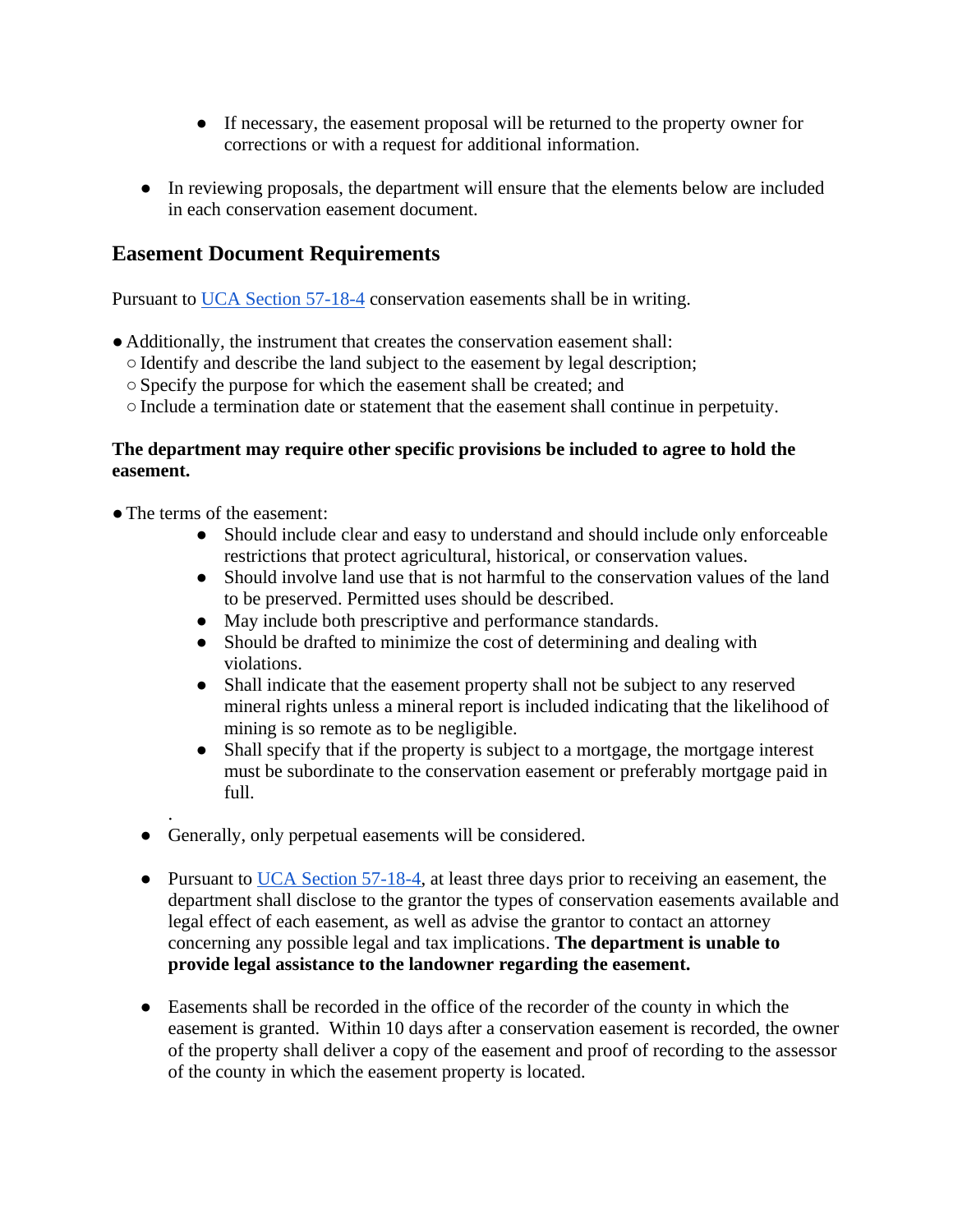● Easement documents should be re-recorded at any time necessary to preserve the department's rights under the easement, consistent with [UCA Title 57, Chapter 9,](https://le.utah.gov/xcode/Title57/Chapter9/57-9.html)  [Marketable Record Title,](https://le.utah.gov/xcode/Title57/Chapter9/57-9.html) or other relevant state or federal law.

# **Documentation for Files (See Application Process) Baseline Documentation**

All conservation easements entered into by the department shall include a baseline report. The department may lead the collection of information needed to prepare the report or assist property owners in its preparation. The department may require that an applicant provide this information independently, or may accept a baseline report from a contracted third party. Department staff shall visit an easement property prior to entering into a conservation easement to verify that the baseline report is accurate. Property owners may be present on these visits.

The baseline documentation report:

- Shall include an inventory of the land features on the proposed easement property as well as detailed information about the condition of the property.
- Can be supported by maps and photographs (including survey maps, scale maps, and aerial and on-site photographs) as applicable.
- Shall include information that is clearly defined, easily understood, and closely tied to the specific restrictions in the easement itself.
- Shall include a statement signed by the donor that states that "this natural resources" inventory is an accurate representation of the protected property at the time of the conveyance of the easement."
- Shall include any other information reasonably requested by the department to be included.

## **The baseline report may be updated/modified during this initial process.**

If the department becomes the holder of an easement, the baseline documentation report shall be maintained by the department in electronic or paper format.

Documentation of the condition of the land is required by the Internal Revenue Service if the easement is donated and the donor wishes to receive a charitable donation tax deduction. If the donor wishes to seek a charitable deduction, they must follow all IRS requirements, including obtaining an appraisal to determine the value of the easement interest. **The department cannot provide legal advice regarding tax or other benefits under IRS regulations.**

The Department requires that a rangeland/property management plan be developed in order to hold the easement. The Department will work with the landowner to develop a plan that the landowner is able to implement reasonably according to the landowner's resources. These plans are subject to yearly review and modification.

The department may also require any of the documents in the appendix to this policy, or which the department considers necessary, to be provided for its permanent files.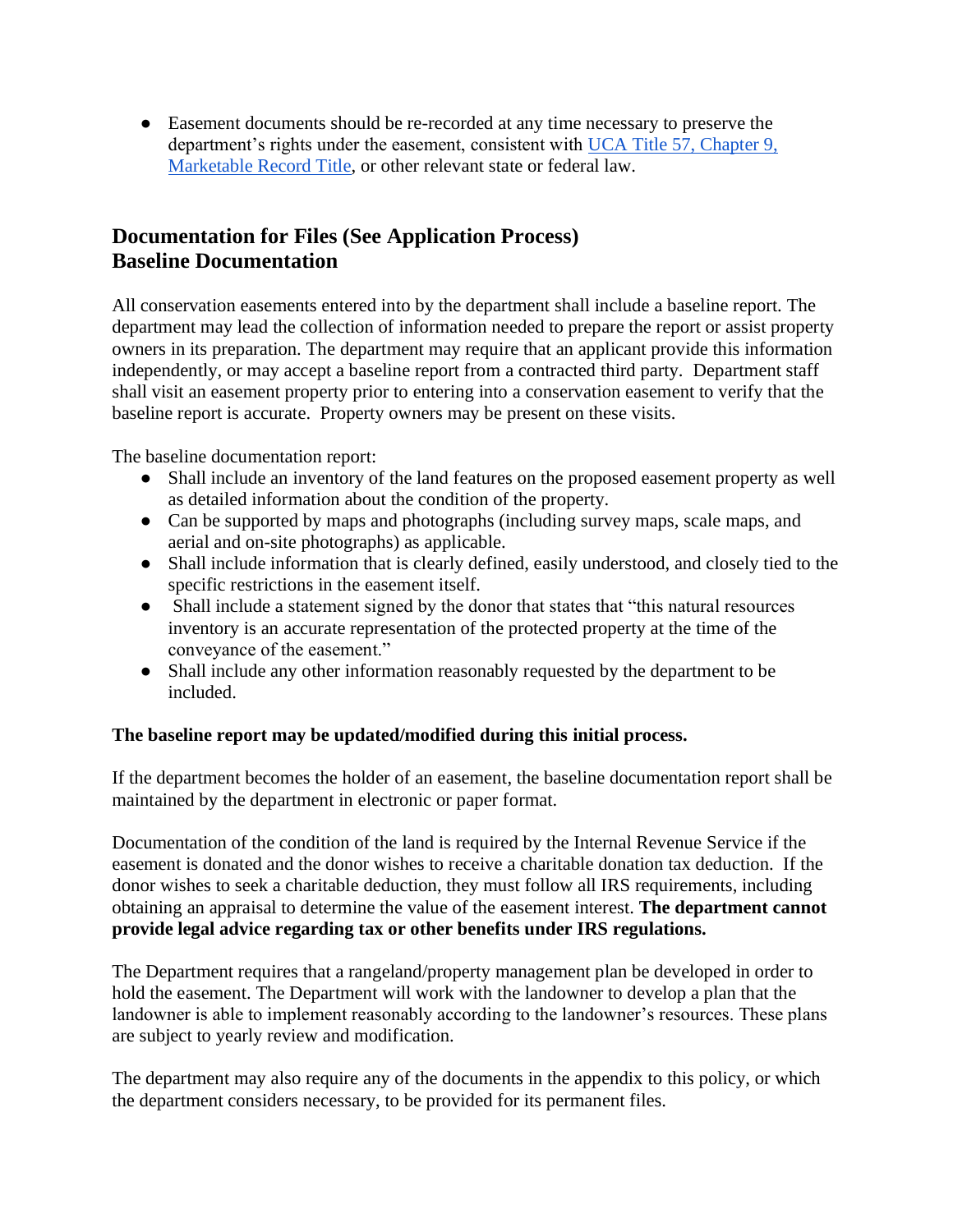# **Stewardship and Monitoring**

The department shall take reasonable steps to ensure that the terms of each conservation easement are upheld:

- Department staff shall receive periodic training on easement stewardship, monitoring, and enforcement.
- Staff will monitor the reserved rights and permitted uses described in each easement document and follow the guidelines of the document with regard to notice and approval of land use.
- The department's monitoring program shall require annual visits to the easement property.
- Property owners shall make the property available for inspection during regular business hours. Landowners shall be invited to in-person visits and the department's preference is that landowners attend such inspections in person.
- On visits, staff will look for any relevant changes in the condition of the easement property. Any potential violations will be recorded and may be discussed with property owners during the visit.
- The department shall be informed prior to any material change in the easement property use, such as change in ownership of an easement property, or as otherwise set forth in the recorded easement. The department may require a statement of compliance with the easement prior to change of ownership.
	- Subdivision of property subject to the easement is generally prohibited. A landowner shall inform the department prior to agreeing to subdivide and obtain the department's permission to do so. Generally, the department will not allow subdivision of the property once the easement is in place.
- The department may also require documentation that the landowner or other interested parties are following the requirements of any other entities providing funding or other support for the easement property/easement process.
- The department shall maintain complete and accurate records of all monitoring and stewardship activity.
- Records should be inspected and reviewed periodically, at least every two years.

# **Enforcement**

The department is committed to enforcing any violations of the terms of each conservation easement it holds. Rigorous enforcement is required to protect conservation values, engender public confidence in the department's easement program, maintain enforceability of easements over time, and ensure continued viability of conservation easements as a land conservation tool.

The goal of the department's enforcement policy is to enjoin or prevent any activity or use of the properties that is inconsistent with the purposes of the easement document and require restoration of such areas or features.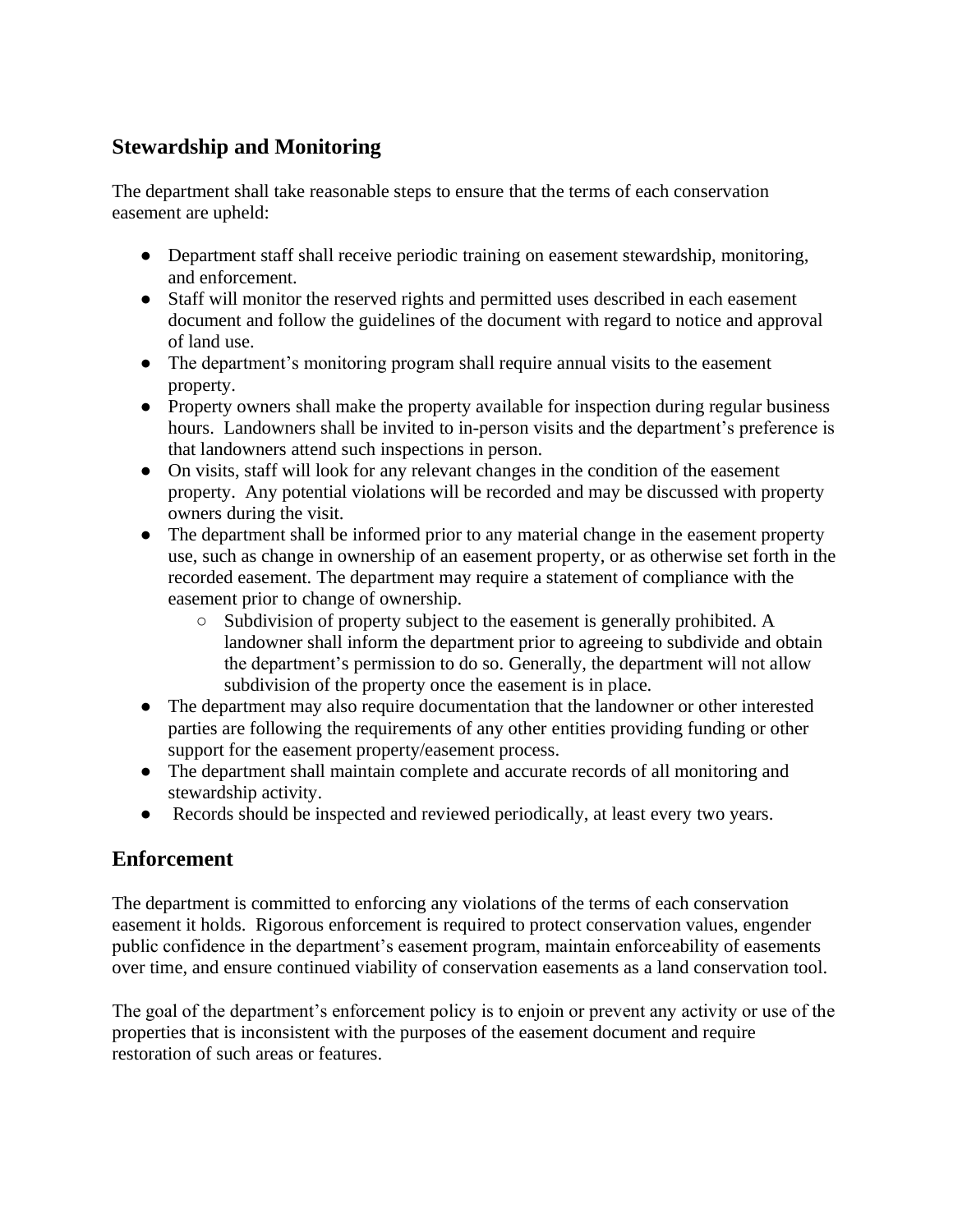Easement documents should allow the department an immediate right of access to easement property if there is a good faith reason to suspect a violation is ongoing or threatened. If a violation is apparent, either on a formal or informal visit to the property, the following enforcement steps shall be followed:

- The potential violation should be documented by the department.
	- Documentation can be via signed and dated photographs, measurements of damage of the affected resource, signed and dated field notes, documentation of phone calls or meetings, copies of correspondence, or any other appropriate method.
- Department staff will review the easement and documentation to determine if a violation has, in fact, occurred. If available, the baseline documentation report should be utilized to verify the original condition of the property.
- If a violation is minor, the department may consider discretional approval of the violation. Any approval or amendments shall be in writing with a copy provided to the property owner. Amendments shall also be recorded with the appropriate county recorder's office with the original easement. Alternatively, changes that cure the violation may be reflected on the Rangeland Management Plan. Occasionally, a revised Baseline Report may be required, depending on the specifics of the violation.
- The department may defer to the decision of an entity partnering with the landowner in funding or managing the easement as to whether a violation is permissible and may require the landowner to obtain approval from a partnering entity prior to obtaining approval from the department for any potential violations or amendments.
- Staff will contact the property owner in person, if possible, to discuss the violation. This step may be taken at any point during this process, depending on the extent of the violation, the potential for it to undermine the purposes of the easement, the relationship with the landowner and any other considerations considered relevant by the department.
- The department will first seek voluntary agreement with the property owner to correct the violation. Records should be made of all meetings between department staff and the property owner.
- The voluntary agreement will set forth the nature of the violation, any reparations or corrective measures required, a timeline for correction, and a procedure for follow up. Agreements should be signed by the landowner and department staff. This agreement may be documented in the Rangeland Management Plan in lieu of a separate agreement.
- If a voluntary agreement is not possible, mediation will be discussed as a possible option to facilitate resolution of the issues. The cost of the mediation will be paid by the landowner, unless otherwise set forth in the easement.
- If mediation is not possible or fails, the department may pursue litigation to resolve the dispute. All costs of litigation, including attorneys fees, shall be borne by the landowner, unless otherwise set forth in the easement.

## **Amendments**

• The department will consider amendments to an easement if they do not result in degradation of the conservation values of the property or the purposes set forth in the easement document.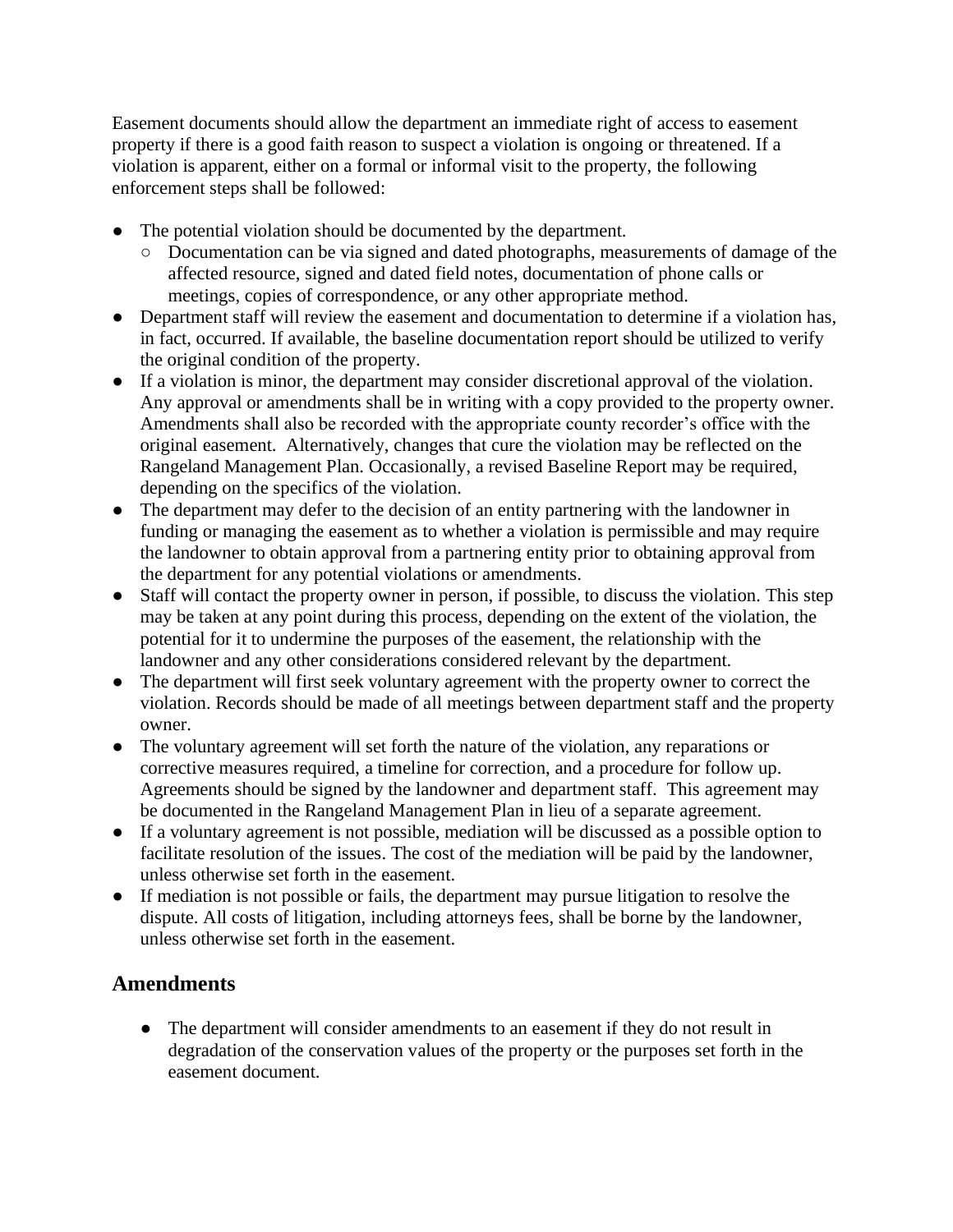- The department may defer decisions on allowing an amendment if amendment requires permission from other interested entities and may require that the landowner obtain permission from those other entities prior to deciding whether an easement amendment may proceed as requested.
- Any amendment should result in a positive or not less than neutral conservation outcome. Amendment requests shall be made in writing.
- Requests shall be reviewed by department staff.
- The Commissioner, in consultation with the Director of the Division of Conservation and the easement monitoring/compliance lead staff member, shall make the decision regarding amendment requests.
- The property owner shall be notified in writing of the department's decision within 60 days of the receipt of the request.
	- The department may require additional time to review the proposed amendment if needed. If so, the department will provide the landowner with an estimate of the additional time needed to evaluate the request.
- The notification shall document the reasons for approving or denying each proposed amendment. If the easement is amended, the amendment shall be recorded in the office of the county recorder in the county where the easement property is located.
- Informal requests to amend an easement may be brought to the department for discussion without engaging in the formal process above.

# **Partnerships**

- Easement partnerships can help to assure a property's long-term preservation.
- At this time, the department has authority to co-hold easements with other entities or organizations.
- Nothing in this section should be read to prohibit the department from working with any interested entity/organization during any part of the easement process.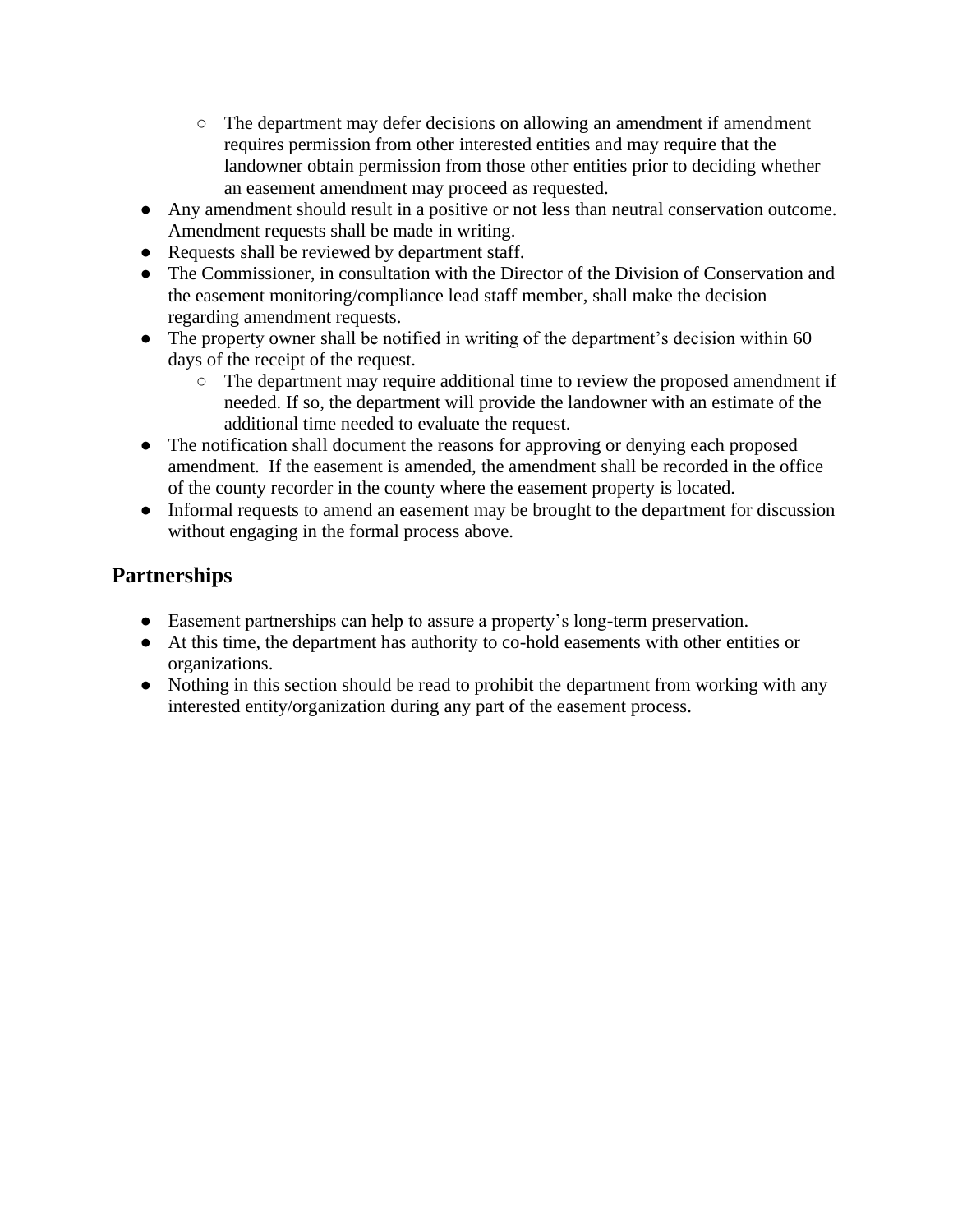# **ADDITIONAL RESOURCES**

NOTE: This information is provided to assist the landowner in better understanding what UDAF, as the easement holder, considers in its monitoring and land management practices. If you have specific concerns, please contact \_\_\_\_\_\_\_\_\_\_\_\_\_\_\_\_\_\_\_\_\_\_\_\_\_\_.

# **CONSERVATION EASEMENT WORKSHEET**

| (c) Appraised value: ______________ Date: __________         |
|--------------------------------------------------------------|
|                                                              |
|                                                              |
| 3. Easement details: (a) Cost (total received by owners): \$ |
| (b) Appraised value: _______________ Date: ___________       |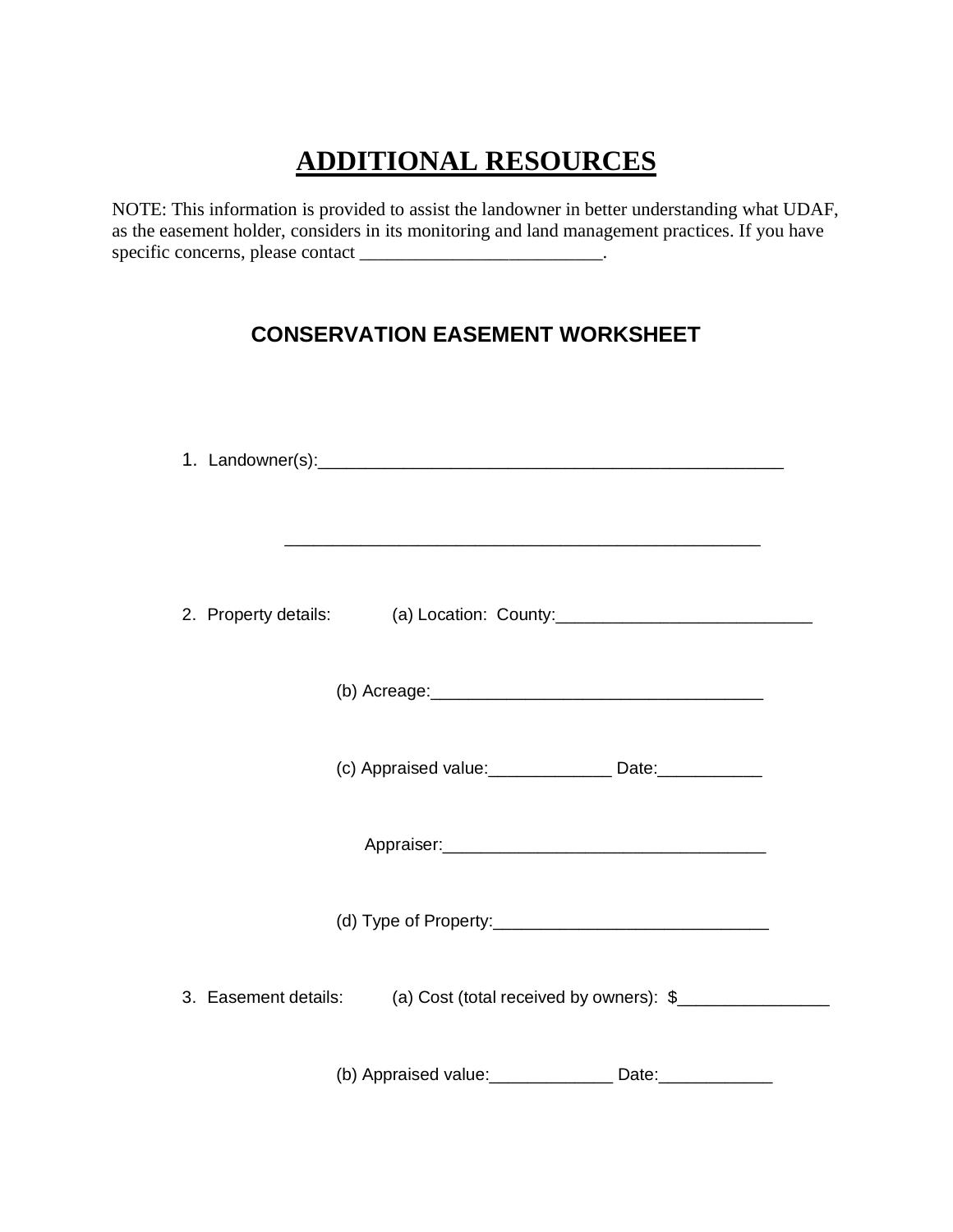| (c) Date: | Closing date: |
|-----------|---------------|
|-----------|---------------|

| 4. Funding: | (a) State funds: LeRay McAllister funds: \$ |                                                                                                                                                                                                                                                                                                                                                     |
|-------------|---------------------------------------------|-----------------------------------------------------------------------------------------------------------------------------------------------------------------------------------------------------------------------------------------------------------------------------------------------------------------------------------------------------|
|             | (b) Other State funds:                      | $\frac{1}{2}$                                                                                                                                                                                                                                                                                                                                       |
|             | (c) ACEP-ALE funds (USDA):                  | $\frac{1}{2}$                                                                                                                                                                                                                                                                                                                                       |
|             | (d) Private contributions:                  | $\frac{1}{2}$                                                                                                                                                                                                                                                                                                                                       |
|             | (e) Other funds spent:                      | $\frac{1}{2}$                                                                                                                                                                                                                                                                                                                                       |
|             | Subtotal                                    | $\frac{1}{2}$                                                                                                                                                                                                                                                                                                                                       |
|             | (f) Landowner discount/donation:            | $\sim$                                                                                                                                                                                                                                                                                                                                              |
|             | Total                                       | $\begin{picture}(20,20) \put(0,0){\line(1,0){10}} \put(15,0){\line(1,0){10}} \put(15,0){\line(1,0){10}} \put(15,0){\line(1,0){10}} \put(15,0){\line(1,0){10}} \put(15,0){\line(1,0){10}} \put(15,0){\line(1,0){10}} \put(15,0){\line(1,0){10}} \put(15,0){\line(1,0){10}} \put(15,0){\line(1,0){10}} \put(15,0){\line(1,0){10}} \put(15,0){\line(1$ |
|             |                                             |                                                                                                                                                                                                                                                                                                                                                     |

\_\_\_\_\_\_\_\_\_\_\_\_\_\_\_\_\_\_\_\_\_\_\_\_\_\_\_\_\_\_\_\_\_\_\_\_\_\_\_\_\_\_\_\_\_\_\_\_\_\_\_\_\_\_\_\_\_\_\_\_\_\_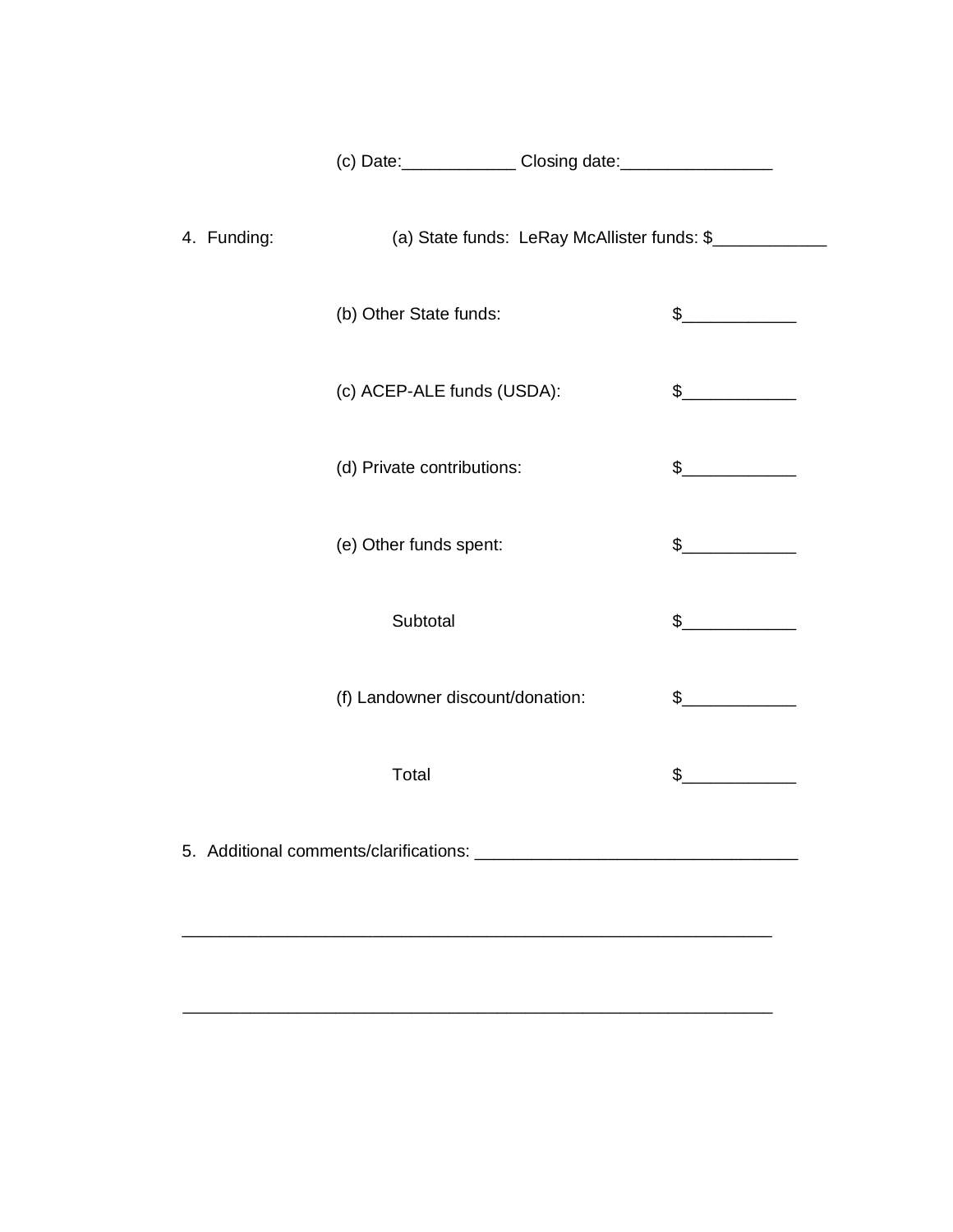# CONSERVATION/AGRICULTURAL LAND MANAGEMENT CONSIDERATIONS UNDER ACEP

The United States Department of Agriculture (USDA) NRCS Farm and Ranch Land Protection Program (FRPP) and Agricultural Conservation Easement Program (ACEP) rules require property management plans. These plans are used for ensuring appropriate agricultural practices like soil improvement, ensuring water quality, remediation/protection of highly erodible or otherwise easily damaged land, and address other problem situations that may be identified with each easement. These management plans can help to keep productive farm and ranchland in responsible agricultural uses.

By participating in the easement programs, applicants are encouraged to use conservation practices under the easement. Providing a conservation management plan encourages the easement holder to use the practices mandated by the easement itself with the specific uses and non-uses provided in the easement. These plans are also more easily modified on a yearly basis than a traditional easement amendment, which can require significant investment of money and time, and which may become outdated as new agricultural practices develop which serve both an agricultural and conservation purpose.

The purpose of providing conservation technical assistance for easement holders in the form of the management plan is to achieve the benefits of a sustainable, healthy and productive landscape. The primary purposes of the plan are to:

- Reduce soil loss from erosion;
- Solve soil, water quality, water conservation, air quality, and agricultural waste management problems;
- Reduce potential damage caused by excess water and sedimentation or drought
- Enhance the quality of fish and wildlife habitat; and
- Improve the long term sustainability of all lands, including cropland, forestland, grazing lands, coastal lands, and developed and/or developing lands.
- Assist others in facilitating changes in land use as needed for natural resource protection and sustainability.

As FRPP notes, healthy private land is America's strength. Seven out of every ten acres of our Nation's land is privately owned. Healthy working land is the foundation of a prosperous U.S. agricultural industry and the cornerstone of environmental quality and the core of healthy communities.

Individualized easement management plans assist the department by proactively addressing opportunities, concerns, and practices related to the use of agricultural and natural resources that help keep land healthy. The Nation benefits from the strong commitment to private land conservation. Benefits of these activities include sustained and improved agricultural productivity; cleaner, safer, and more dependable water supplies; clean air, abundant wildlife, enhanced recreational opportunities, tranquil and scenic landscapes, reduced damages caused by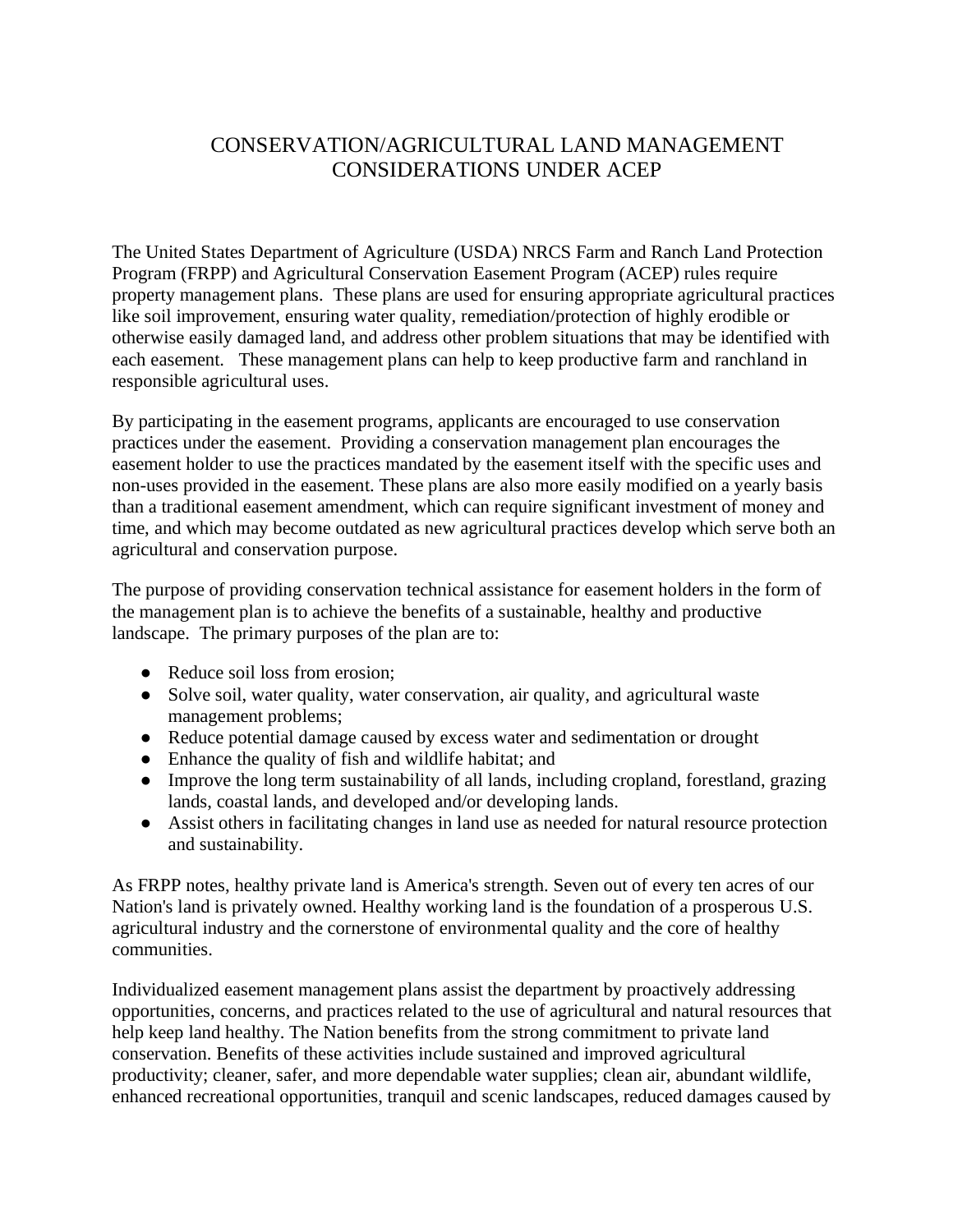flood, fires, and other natural disasters; and an enhanced natural resource base to support continued economic development and strengthen the quality of life.

Our hope for agriculture in the future is to assist and guide our dedicated landowners in applying practices that promote conservation and responsible land management practices to ensure a prosperous and vibrant future for farming and ranching.

UDAF wants you, the landowner, to use your individualized management plan to have a solid foundation to maintain a healthy working and prosperous land within the scope of your easement.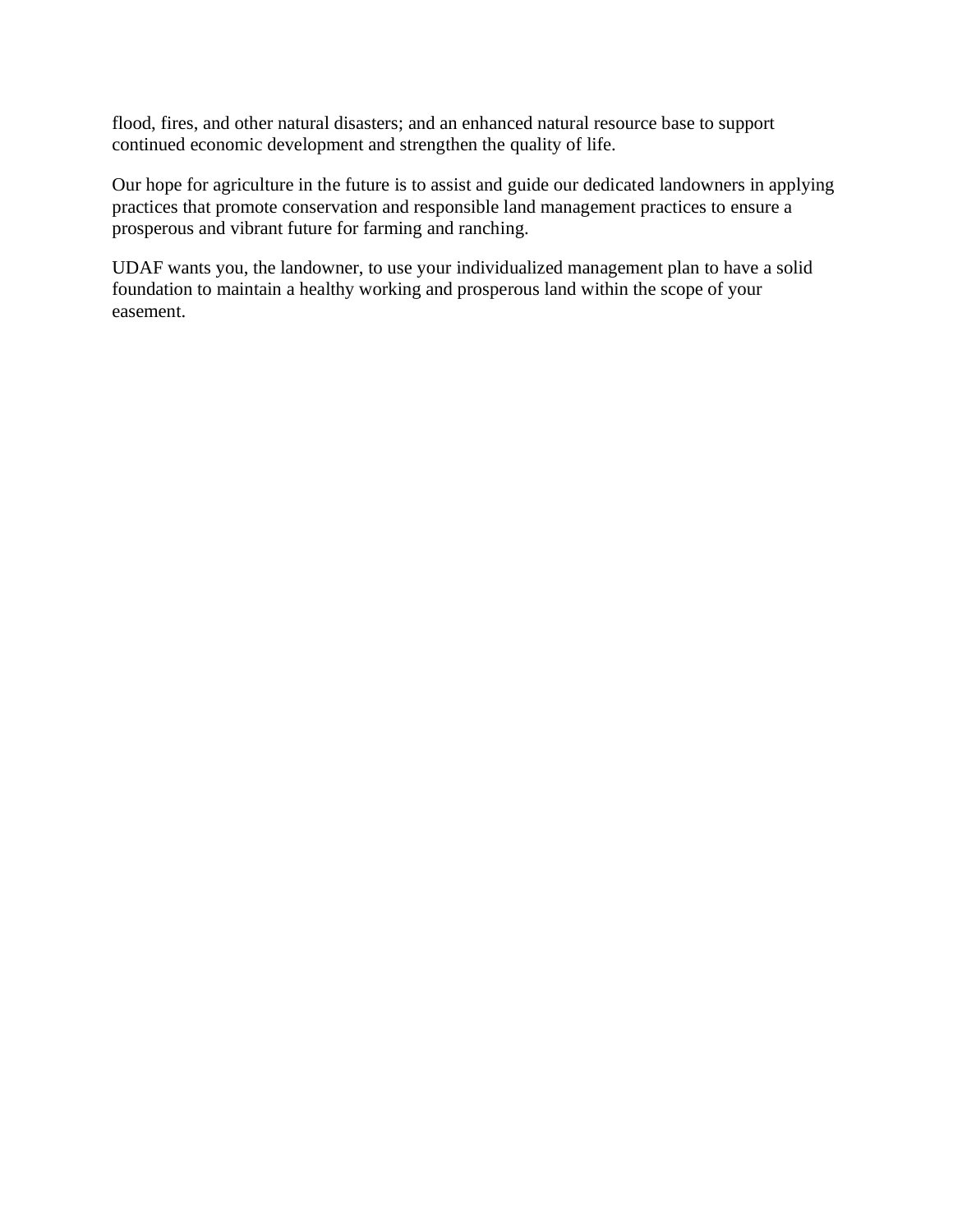#### STATE OF UTAH

#### DEPARTMENT OF AGRICULTURE AND FOOD

#### CONSERVATION DIVISION

Standards and Practices

Conservation Easement Monitoring

#### BACKGROUND

The State of Utah, Department of Agriculture and Food (UDAF), Division of Conservation generally monitors its easements at least once per calendar year. Monitoring helps UDAF develop a relationship with the landowner, helps discover changes in land ownership, enables UDAF to see if the easement is effectively fulfilling its stated purpose, helps identify and remediate violations early (saving time and money on enforcement actions), and establishes a record in case of court action. Annual monitoring routinely reminds the landowner of the easement provisions and provides a means for annual landowner contact. With annual monitoring, UDAF can promptly document any changes in the property's condition relative to the easement. All monitoring activities, including informal ones (for example, a drive-by or casual observations not done as part of a formal monitoring), are documented to build record for future monitoring and in case UDAF must address a violation. UDAF makes every effort to complete its monitoring report promptly after the monitoring visit. That monitoring report is shared with other interested parties identified in the easement, if any, and with the landowner.

Critical elements of the monitoring report include the inspection date, name of the property inspected, name of inspector, observations related to the property's condition, and conservation values, and observations related to potential easement violations. Some easements with particularly sensitive conditions, or on land where a landowner is performing management activities, may require monitoring more frequently than once a year. UDAF uses a combination of on-the-ground review, aerial observation, aerial imagery, satellite and other methods in their annual monitoring.

#### **FREQUENCY**

Land owners and UDAF should conduct inspections regularly, at least once per calendar year. Violations that are discovered more than a year after commencement of the non-compliant activity may be more difficult to resolve or remediate. This does not necessarily mean UDAF does not have enforcement rights after a year. For more information on this issue, landowners should refer to the Land Conservation Easement Act, UDAF's policies and procedures, and private counsel.

In some situations, more frequent, regular monitoring is beneficial and generally is allowed under the easement terms. Examples of more frequent monitoring may include property location, changes in property use, renovation, or other major projects located on or affecting the easement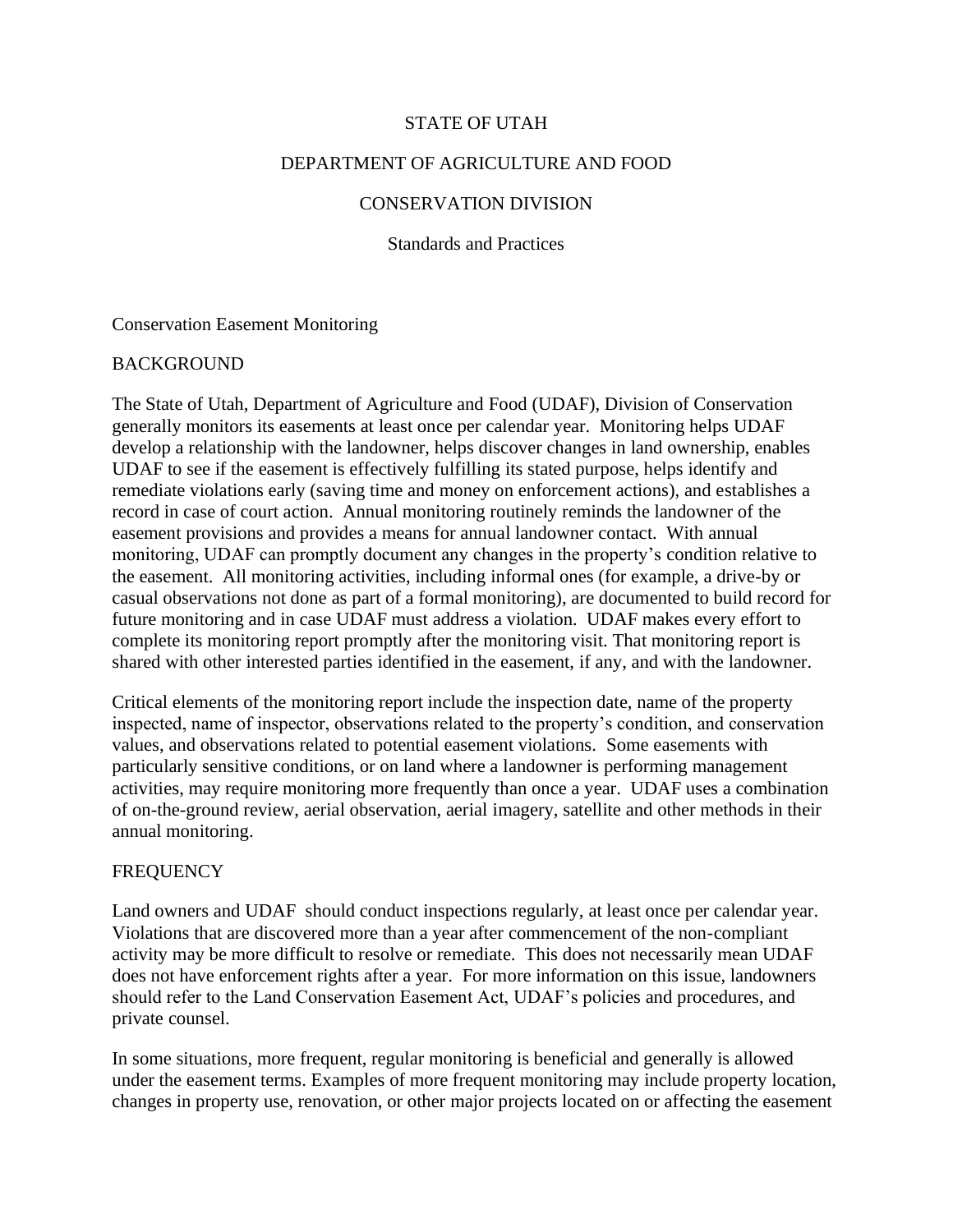property, specific property characteristics, development of new conservation and farming techniques, the availability of land owners and monitors, the monitoring method used, and the resources of UDAF. Other specific examples are listed below, but are not exhaustive:

- A land owner is executing a reserved right that may affect the conservation values if not conducted in accordance with the easement terms. For example, if a landowner is executing a reserved right to build a residence, then UDAF may want to monitor the property during construction to check for compliance with specific terms of the reserved right. Or, if a landowner is harvesting timber on a working forest easement property, then UDAF may need to monitor the harvest to ensure the logger implements best forest management practices and preserves the integrity of the easement.
- There exists greater than average potential for a violation. For example, easements neighboring residential developments have a great potential to be violated by trespassers.
- The land has been transferred to new owners. Please note that this information should be pro-actively shared with UDAF prior to transfer to allow UDAF to ensure future compliance.
- A significant land alteration project, such as construction of a building or excavation, is occurring on an adjacent property.
- Collection of biological or ecological data is needed to support the easement values.
- A landowner requests a statement of compliance (also referred to as an estoppel or compliance certificate), perhaps before a transfer of ownership.

If UDAF conducts additional monitoring outside of its yearly review for a specific reason, then it will document that the monitoring was outside the regular monitoring protocol and the reasons for the additional monitoring. Regular monitoring involves an overall inspection of the property and addresses all easement terms, while occasion monitoring looks at a specific circumstance and addresses only the relevant easement clauses. Likewise, documentation of a monitoring visit conducted to address a landowner's request for a statement of compliance should be so noted.

## SCHEDULING MONITORING

Like easement terms, monitoring schedules are tailored to the requirements of the landowner, UDAF, state law, and the specifics of the easement property. To determine the best time to monitor, considerations include, but are not limited to:

- Provisions of the conservation easement are there any terms that need particular timing for the inspection, such as restriction on specific seasonal agricultural practices or terms involving specific management for rare species?
- Terms of the inspection clause of the easement, such as limits on times of access to the property or requirements about contacting the landowner prior to monitoring.
- Physical factors, such as seasons, weather and accessibility to the easement property.
- Safety concerns, such as hunting on the property or on adjacent parcels.
- Landowners's schedules.
- NRCS monitoring completion date requirements, if applicable.
- UDAF scheduling requirements, as outlined in the monitoring policy.
- Availability of partners who may be beneficial in providing resources to the land owner or are required under the easement.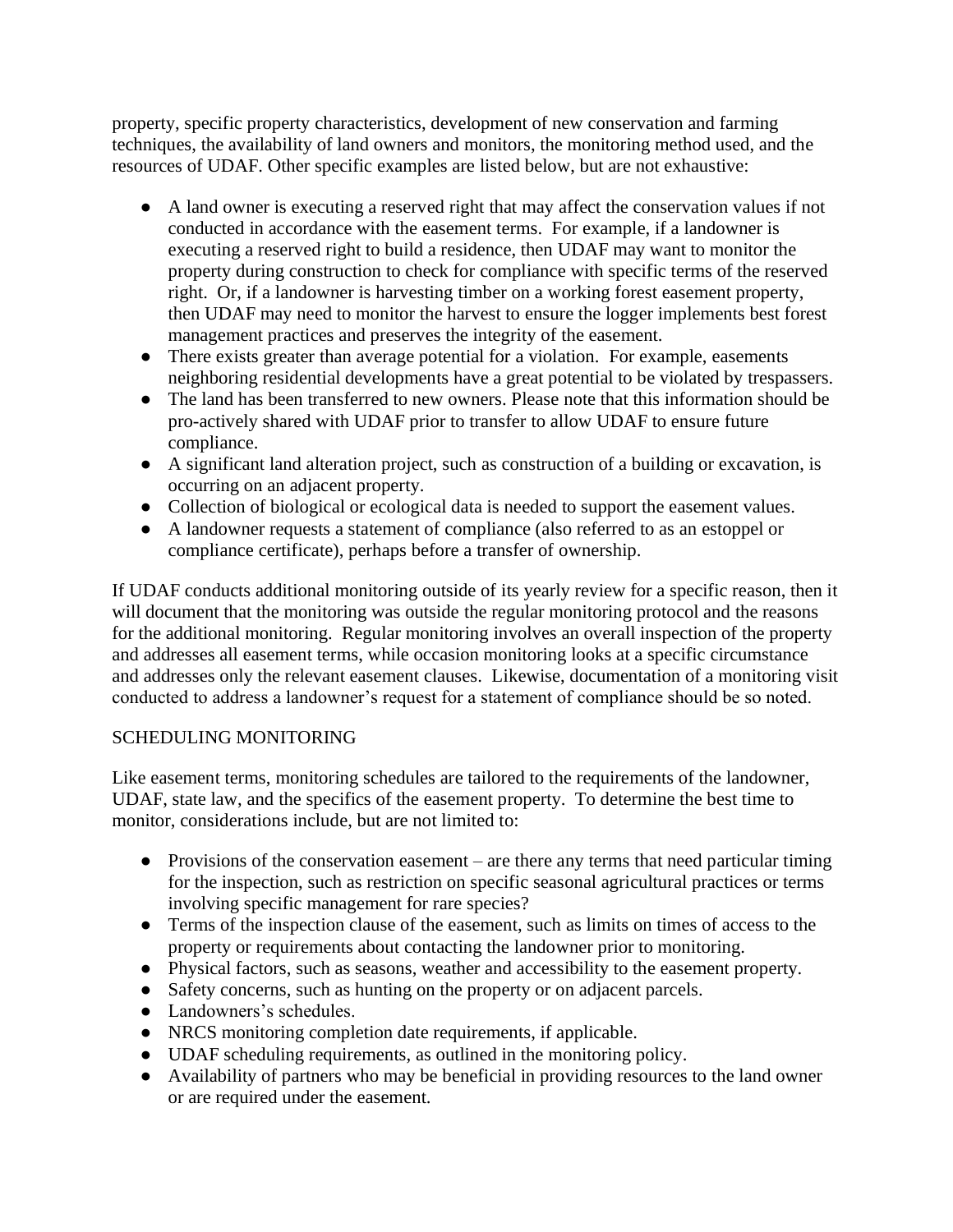Note: To get the most from a site inspection, monitoring should occur when the property is most visible and accessible, and ideally when the landowners are most available. UDAF may need to work around a landowner's schedule, such as farmer's planting times or second homeowner's availability.

As UDAF staff establish their annual work plans, it is important to account for the factors listed above to determine an efficient and workable monitoring schedule. To ensure adequate time is allotted to monitor all easements held by UDAF, it is helpful to estimate the total time needed to monitor each easement by multiplying the average time for one inspection by the number of easements. It is also helpful to combine monitoring trips in geographical areas whenever possible and to be familiar with each easement file so that extra time may be allotted to meet NRCS or other deadlines. Staff should also take into account the time necessary to compile the information from a site visit necessary to complete the monitoring report and allow extra time for unforeseen issues, such as land use changes or issues raised by the landowner during the site visit.

## MONITORING METHODS

UDAF may protect a variety of properties in diverse landscapes. Consequently, monitoring methods vary. UDAF staff should select monitoring methods that match the type of land and resources that they are protecting, the easement terms and the capacity of the staff available. Regardless of the method, UDAF must maintain documentation of the monitoring event. Some common monitoring methods include on or more of the following:

- On foot
- Automobile (please note that some properties are accessible only with 4-wheel or other all-terrain vehicles, and plan accordingly)
- Recreational vehicle
- Horseback
- Boat
- Aerial (airplane, helicopter or drone)
- Remote sensing /satellite

## GROUND MONITORING CONSIDERATIONS

All monitoring programs must include some component of ground monitoring. Guidelines for monitoring should be contained in written policies or procedures.

## Pre-Monitoring Preparations

- Inform the landowner
	- Before UDAF conducts its easement monitoring, it should contact the landowner to provide notice of its monitoring plans, including the date and method of monitoring. If appropriate, UDAF may ask the landowner or another person, such as the property manager, to accompany the monitor during the visit.
	- Please be reminded that it is vital that there is trust, communication, and mutual respect between the land owner and monitoring staff. These relationships take time to develop and staff should always be conscientious and respectful of a land owner's schedule and preferences.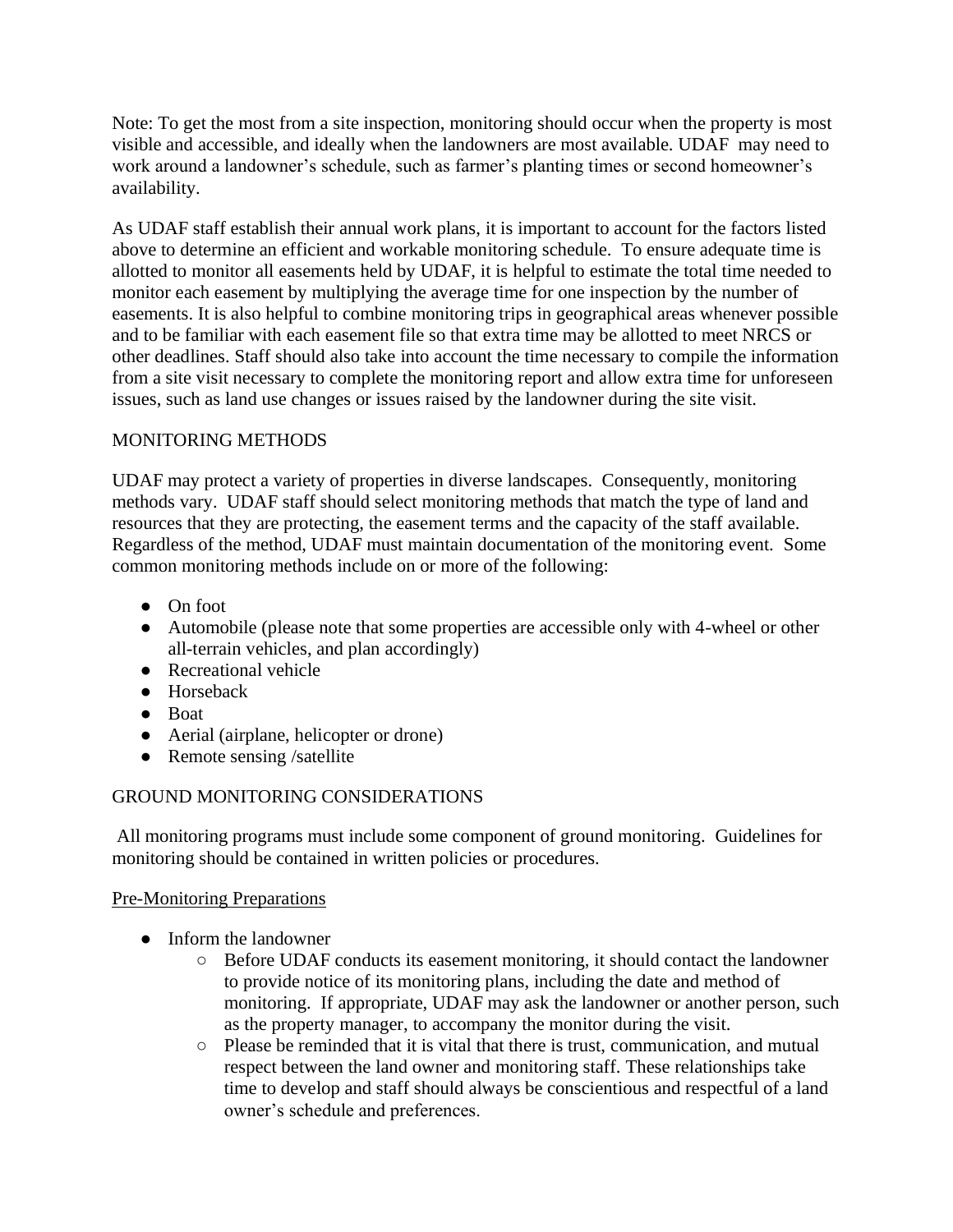- When calling or sending a letter to landowners about its monitoring plans, UDAF should remind landowners to contact UDAF if they are planning any activities that require notification or approval, which are generally outlined in the easement. A questionnaire asking about the landowner's potential plans for the property over the coming year can be sent. A more conversational approach to notify the landowners of the monitoring visit can be completed by phone or email and a conversation about future plans can be inquired at this time.
- **Review Files Thoroughly** 
	- Easement terms and subsequent amendments, waivers, clarifications and/or required approvals.
	- The baseline documentation report.
	- Previous monitoring reports.
	- Correspondence between UDAF and landowner.
	- Maps, including easement map, survey or plat map and natural resource maps (soils, topography) and aerial photographs
	- Management plans (timber, agricultural, natural resource inventories)
- Field Supplies
	- What to bring for monitoring depends on the type of property and method of monitoring. Prepare and follow a typical list of items that UDAF monitors may need on inspection trips.
	- Monitoring staff should carefully consider what easement-related materials are appropriate for the site visit, if the landowner is to be present, whether any materials could cause problems.
- Safety
	- $\circ$  A monitor should take safety precautions as appropriate. At the very least, monitors should leave word about their whereabouts. If the landowner is at the property but not accompanying the monitor, the monitor usually should let the landowner know they are there. Bringing another person along on the visit may be advisable for large or remote properties, or when meeting difficult landowners and a witness to the inspection and conversation may be useful later. This information should be shared with the landowner to avoid confusion or concerns over trespassing. Monitors may also want to leave a sign or business card in their car window, notifying landowners and others about the monitor's presence on the property. Monitors should be prepared for the unexpected, including bad weather and difficulties with domestic animals or wildlife. Monitors should always leave a property immediately if they do not feel safe, document the incident and arrange for an alternate time to visit.

## THE MONITORING VISIT

#### Useful Considerations in Monitoring

The conservation easement terms, baseline documentation report, and prior monitoring forms are the documents that guide the monitor on what to look for during the monitoring visit. Focus monitoring on the easement's use restrictions and reserved rights: if buildings are prohibited, observe whether there is a new construction; if mining is prohibited, observe whether the land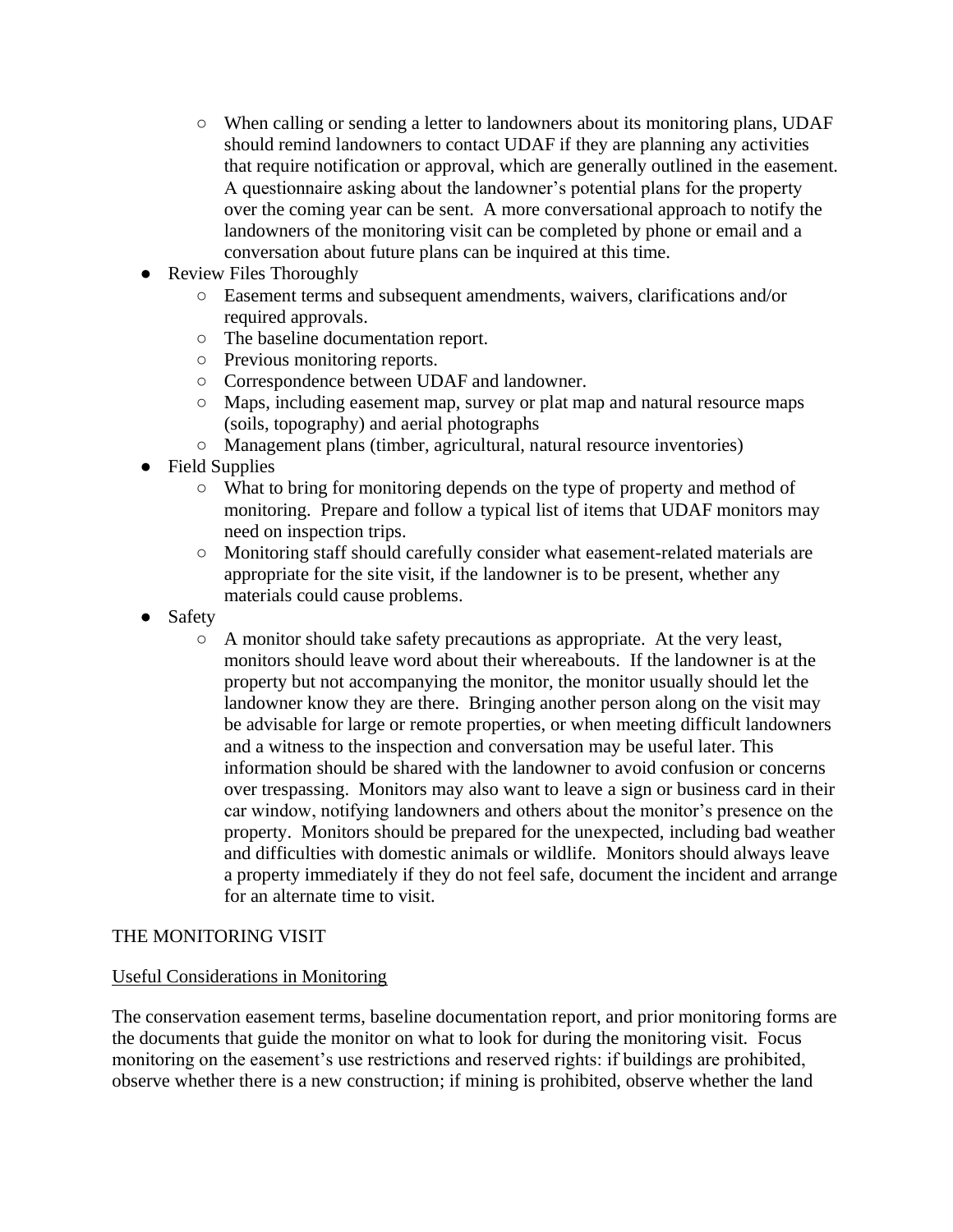surface is disturbed; if reserved rights have been exercised, document this fact; and so on. Some features that require attention include:

- Boundaries or other areas that are vulnerable to encroachment
- Road and other access ways
- New trails or access points
- Flagging/survey tape
- Areas of recent activity permitted by the easement
- Signs of disturbance (for example excavation, vegetation distress, dumping, tree felling)
- Indicators of property conditions (for example, erosion, residual dry matter, invasive species, water quality)
- Livestock use
- Activity in or around building areas (existing or reserved), if applicable
- Areas heavily used by landowners or by the public
- Streambanks and lakeshores, if restricted by the easement

In some instances, properties are so large that it is not feasible to monitor the entirety of the easement every year, so it is important to keep a record of which areas UDAF monitored to ensure it monitors other areas of the property on subsequent visits.

NOTE: Monitoring should be conducted primarily for compliance with the easement terms. Although staff might notice other land management issues or concerns, it is important to maintain the distinction between easement issues and issues that are not within the purview of UDAF's responsibility. Before UDAF brings non-easement issues to a landowner's attention, it should consider why the issue matters to UDAF, partners, and the easement and how best to raise the issue with the landowner in order to maintain a cooperative partnership.

Decisions about what to say and how to say it are judgment calls based on the monitoring staff's relationship with the landowner. UDAF staff also should carefully consider what observations are in writing on the monitoring form, particularly if UDAF requires the landowner to review and sign the form.

#### Documentation During Monitoring

A primary purpose of monitoring is to observe and document changes in the condition of the easement property that are relevant to the easement terms. If there is doubt about what changes are relevant to easement terms, err on the side of documentation while in the field and determine the relevance later, while compiling the report. In general, the monitor should document new activities and changes, whether due to human activity (construction, new land use and so on) or natural causes (fire, severe wind damage, flooding). Documentation generally includes taking photographs and keeping a record of photo points on a map for future reference or for any necessary monitoring follow-up. It may also include taking measurements, water samples or other types of analysis implied by the easement terms.

Monitoring staff may prepare ongoing or periodic updates for the baseline documentation at the time of the monitoring visit. UDAF may file these photographs and other materials with the monitoring records or store them in a separate, supplemental baseline documentation file.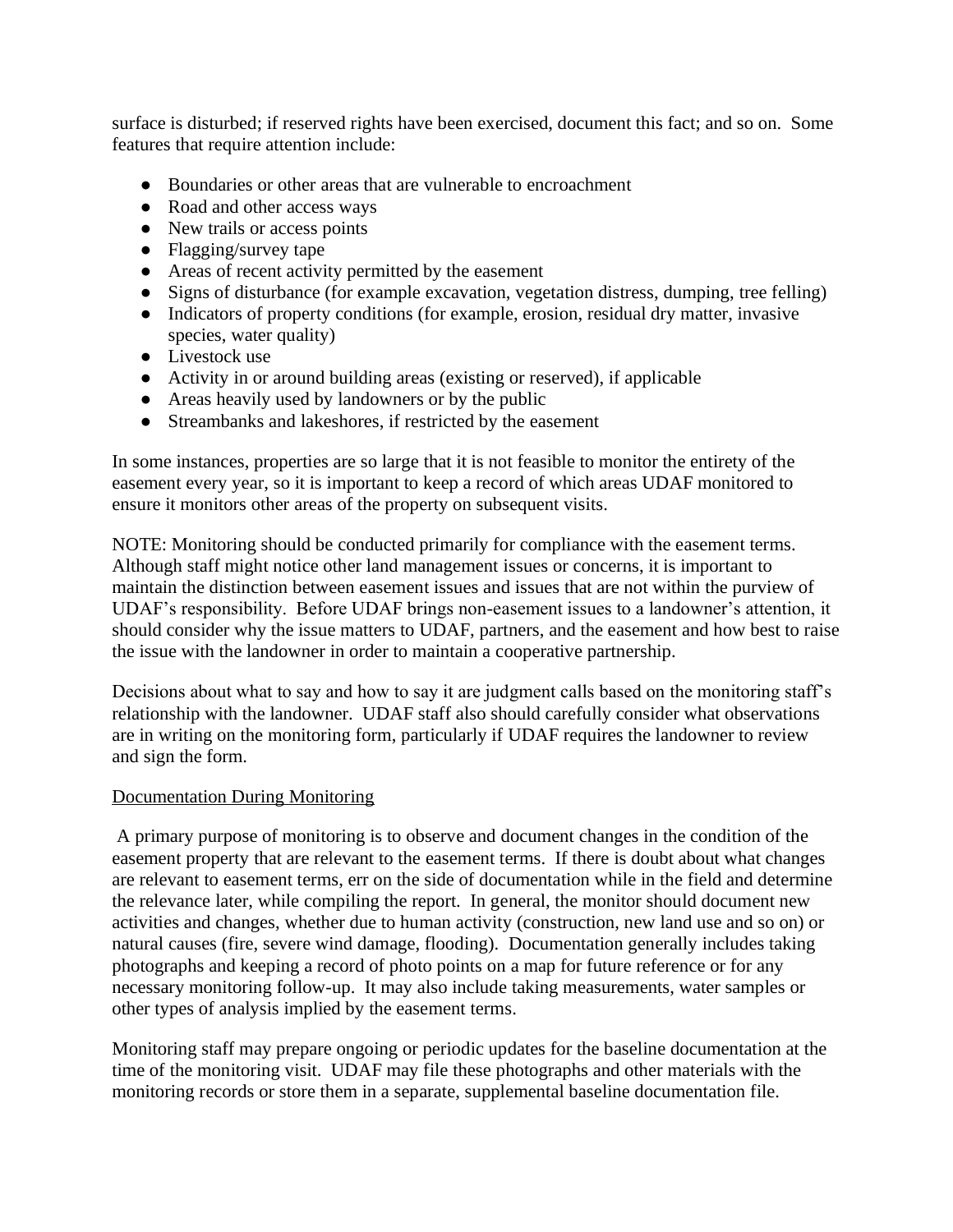UDAF may update their baseline photographs at least once every five to ten years. Others do not routinely update baseline materials or photos according to an established timetable. Still others prepare baseline documentation updates concurrently with the re-recording of the organization's easements, as may be required by state marketable title act statutes. UDAF's monitoring policy and procedures should include direction on when and how to supplement the baseline if this activity is part of UDAF's monitoring practice.

## **UTAH DEPARTMENT OF AGRICULTURE AND FOOD**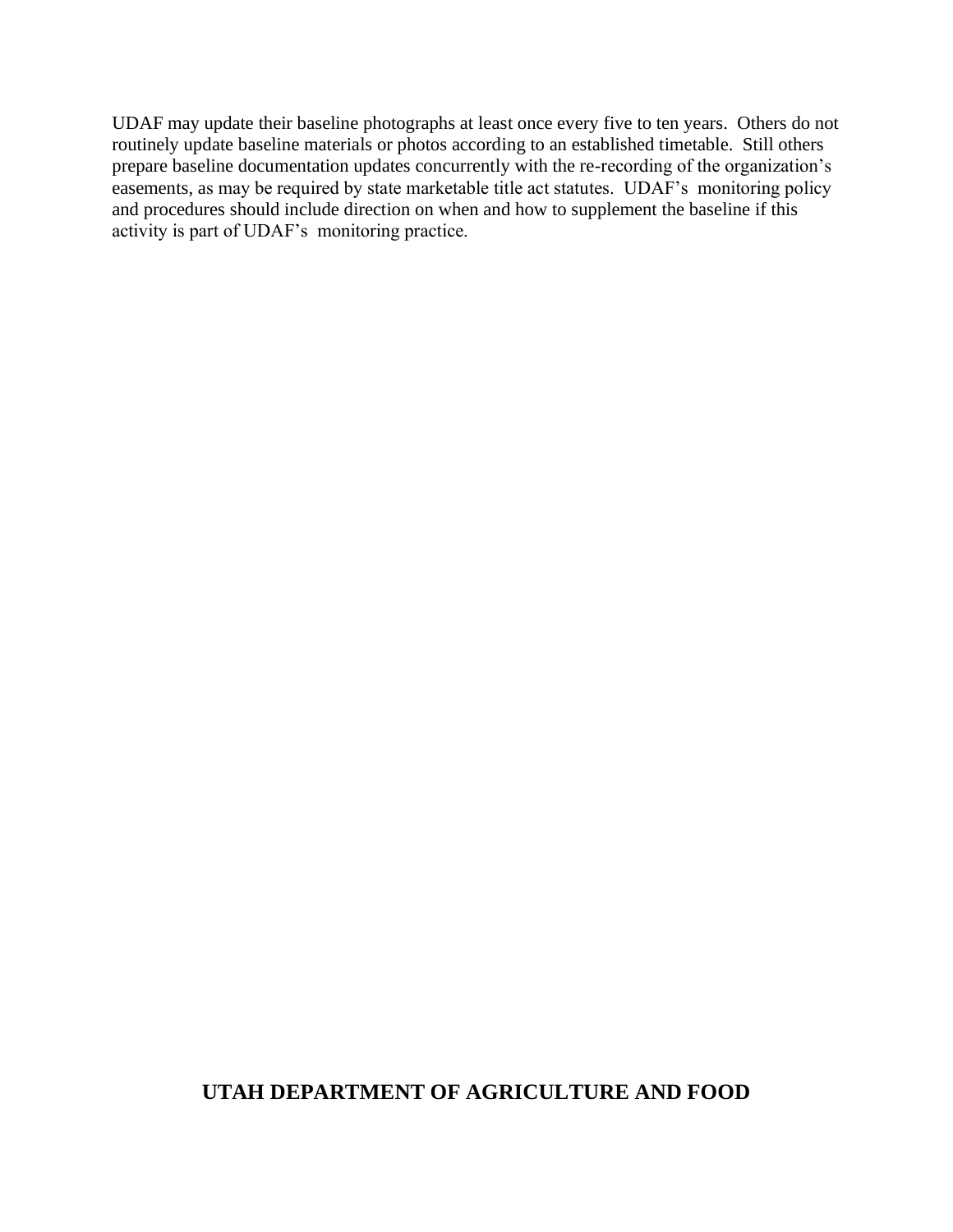#### **MONITORING PROCEDURES CHECKLIST**

#### 1. Pre-field preparation

- a. Annually develop a visitation schedule.
	- 1. Landowner presence is not required.
- b. Each property should be visited at least annually.
	- 1. Check for new aerial photo if needed or necessary.

2. Have a copy of the baseline aerial photograph for field reference and note taking.

- 3. Review baseline document, previous monitoring forms, and easement.
	- a. Pay close attention to specific items or issues and attach to report.
	- b. Prepare monitoring form.
- c. Plan a route to ensure coverage of property and taking photographs.
- d. Required or needed items:

Clipboard

Pencil/pen

Camera/batteries

Compass

Prepared Monitor Report

Baseline document – aerial photos

 e. Additional visits may be necessary if resource or management changes are occurring on the property.

2. Field Procedures

 a. Check in with the owner if they are to be present. Ask about management concerns.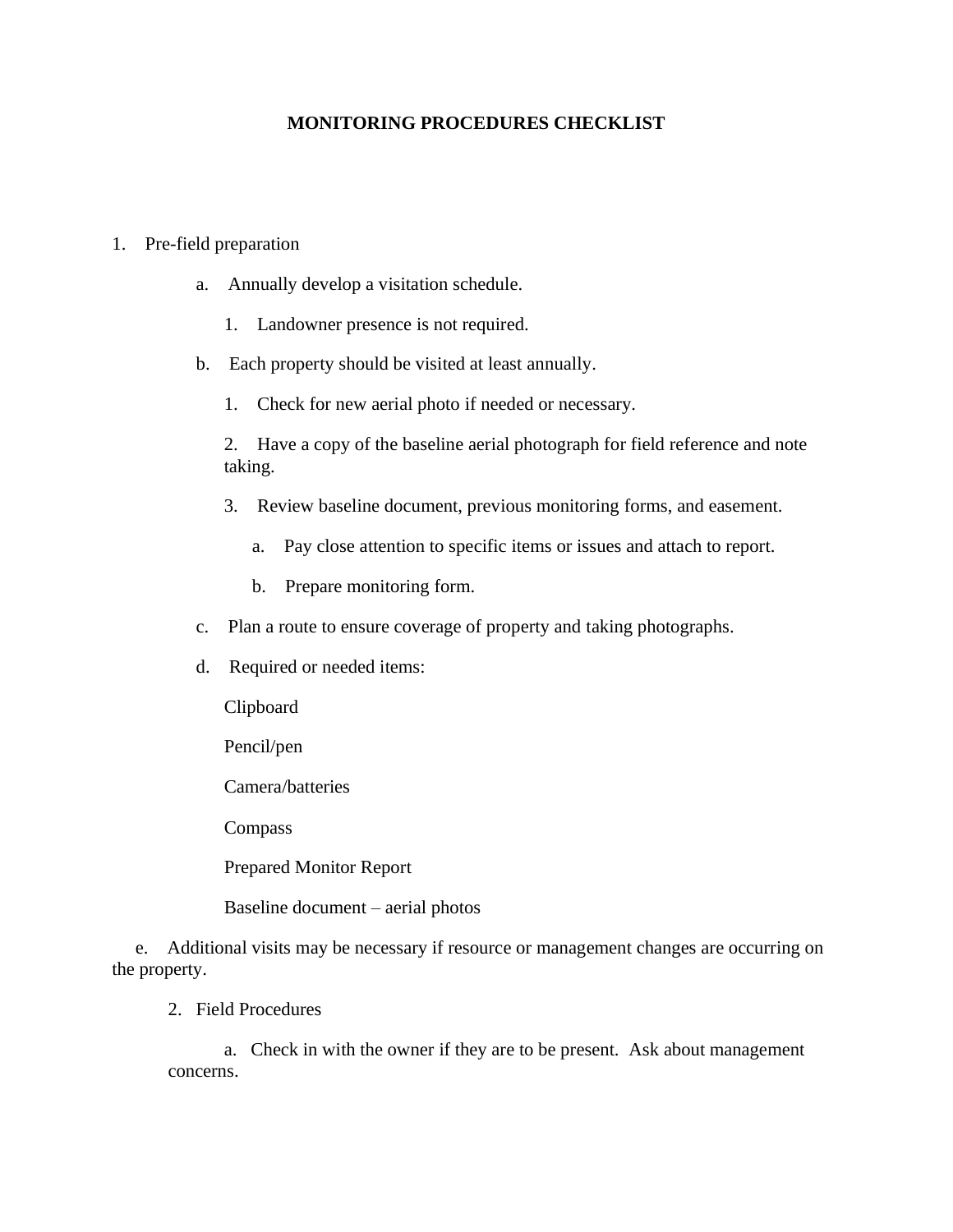b. Sign and Date Monitoring form; get camera ready.

c. Traverse property.

d. Describe changes in ownership, land use, status of leases, and conditions related to natural or man-made disasters.

e. Examine improvements and facilities. Identify changes from the baseline report or previous monitoring reports from the past year.

f. Describe new or changed practices (excavation, dumping, off-road use, tree cutting). Show locations on aerial maps.

g. Describe changes in cultivation practices, natural plant communities, and causes. Describe noxious weeds each year; all or any changes.

h. Indicate whether erosion problems are static, worsening, or stabilizing and describe control efforts. At a minimum, photograph and locate on field aerial.

i. Visually estimate and record RDM of all useable areas.

j. Describe and photograph activities that may have an impact on water quality. Do not mention on the report form that water is being degraded.

k. If photographs are necessary:

- 1. First photo should be of a map with property name and date
- 2. Photos should be minimal yet be concise to assure sufficient documentation.
- 3. For each photo, record photograph number, subject, location, description, bearing on the report form, and a marked location on the aerial map.
- 4. Describe location to a landmark that can be easily identified.

#### 3. Post Visit

- a. Print pictures and digital format.
- b. Label pictures.
- c. Transcribe report, sign, and date.

d. Draft a follow up letter referring to violations or concerns. Offer assistance with ideas or contacts.

- e. Summarize findings.
- f. If there is a violation, initiate violation procedures.